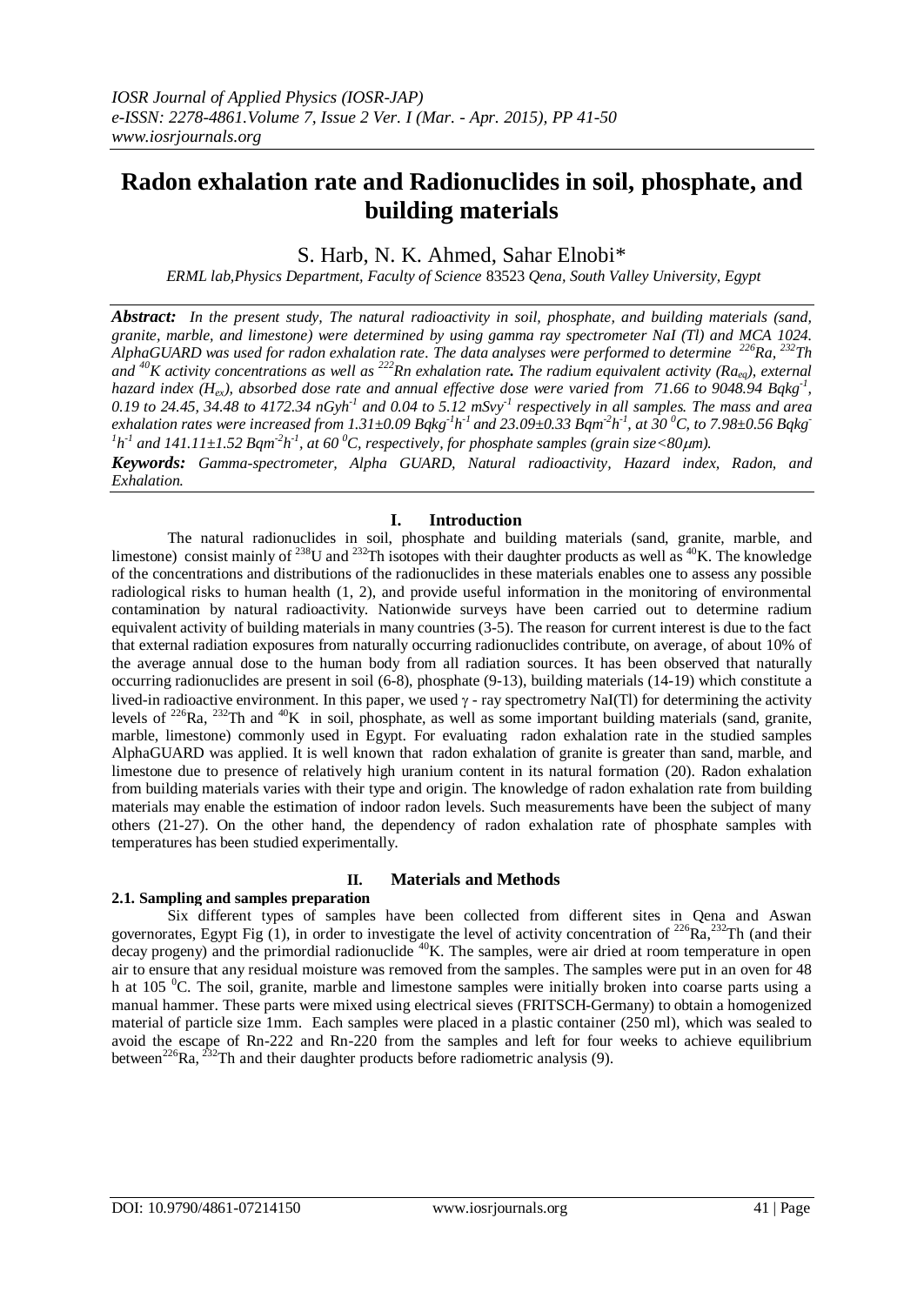

**Figure 1:** Sampling location.

#### **2.2. Measuring Systems 2.2.1. Gamma-ray measurement**

 $\gamma$ -ray measurements were carried out using NaI (Tl) detector. It consists basically of 3×3 inch NaI (Tl), S-1212-I model, with a 1024 microcomputer multichannel analyzer, 5510 Ortec Norland. The applied detector has a peak gamma ray efficiency of  $2.3 \times 10^{-2}$  at 1332 keV, energy resolution of 7.5% at 662 keV and operation bias voltage 805 V dc. The detector was housed inside a massive cylindrical lead shield with quarter 25 cm to reduce the background radiation. The detector is connected to preamplifier, main amplifier, analogue to digital converted (ADC) and multichannel analyzer. The system was calibrated for energy using standard point sources  $(^{60}Co, ^{137}Cs)$ , and calibrated for efficiency using standard QCYB41. Every sample was placed in face to face geometry the detector for 10 to 24 hour for  $(^{226}Ra, ^{232}Th$  and  $^{40}K)$  concentrations measurements. The resultant spectrum of each sample was acquired via the Genie 2000 software package. Prior to sampling counting, background were taken normally every week under the same condition of sample measurement. Activity concentration of <sup>40</sup>K can be measured directly by its own  $\gamma$ -ray at 1460.8 keV, while activities of <sup>226</sup>Ra was measured using gamma-lines at 351.92 keV (35.1%) of <sup>214</sup>Pb and at 609.32 keV (44.6%) of <sup>214</sup>Bi. <sup>232</sup>Th was determined using gamma-energies at 911.16 keV (26.6%) of <sup>228</sup>Ac and at 2614 keV (35.8 %) of <sup>208</sup>Tl. The activity levels  $(A<sub>s</sub>)$  for radionuclides in the measured samples are computed using the following equation (28, 29):

$$
A_{\rm s} = \frac{\frac{N_{\rm s}}{t_{\rm s}} - \frac{N_{\rm B}}{t_{\rm B}}}{I_{\gamma} \cdot \varepsilon \cdot m}
$$
 (1)

Where  $N_s$  is the net number of counts in a given peak area for sample,  $t_s$  is the counting live times for sample. N<sub>B</sub> is the net number of counts in a given peak area for background,  $t_B$  is the counting live times for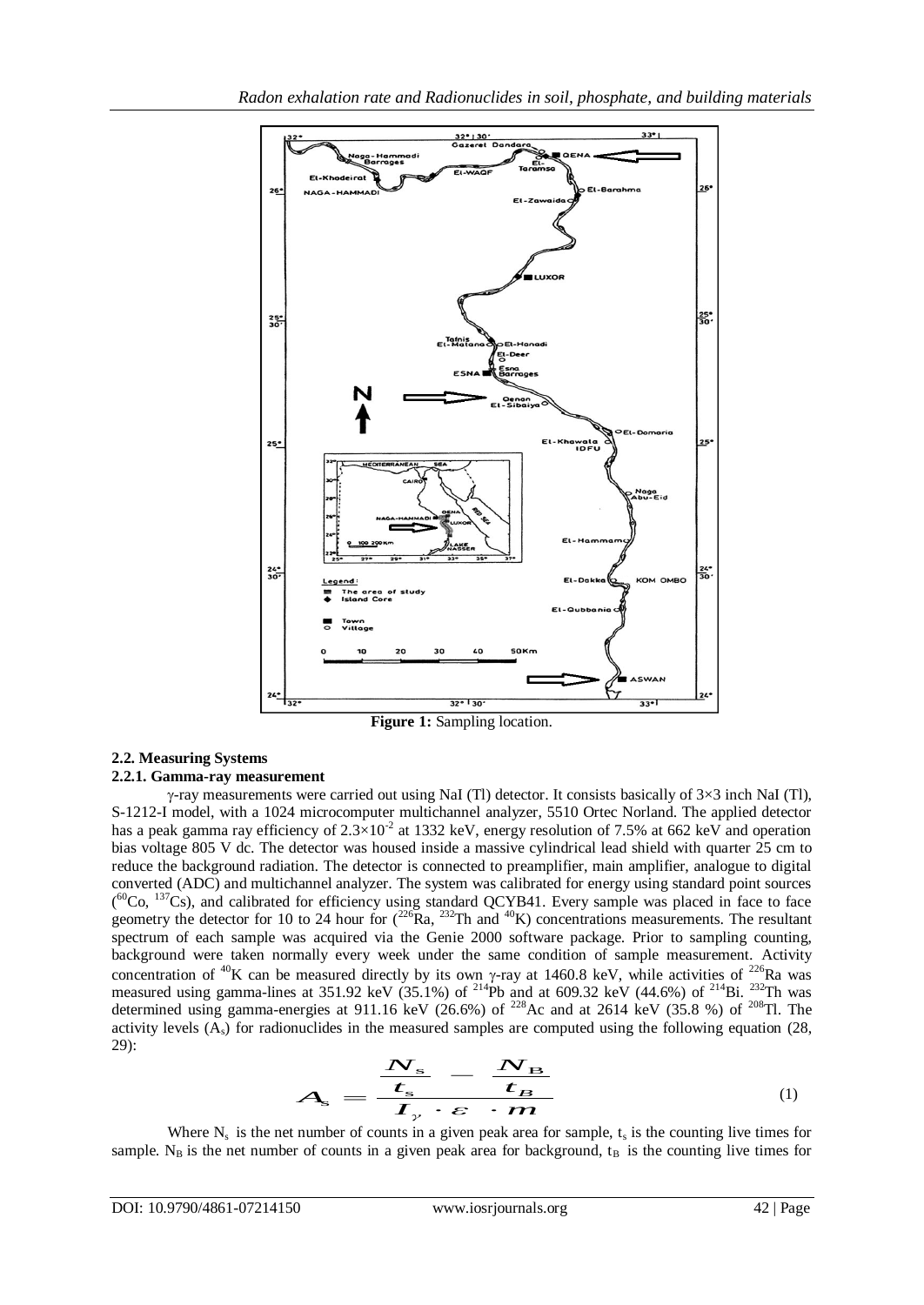background (24 hours),  $\epsilon$  is the detection efficiency,  $I_{\gamma}$  is the number of gammas per disintegration and m is the mass in kg of the measured sample.

### **2.2.2. AlphaGUARD**

Ionization chamber AlphaGUARD PQ2000PRO along with the additional special equipment AquaKIT was used for determining <sup>222</sup>Rn exhalation activity concentration in phosphate, soil, and building materials samples. The background of empty set-up was measured for a few minutes before every sample measuring. About 200 g of sample was put into the degassing vessel. The Alpha pump was switched on with the flow rate  $1/\text{min}$  and  $10 \text{ min}$  flow, so  $^{222}\text{Rn}$  activity concentration will be recorded every 10 minute. At equilibrium state, the final activity of exhaled radon inside that container is as follows:

$$
A_t = A_0(1 - e^{-\lambda t})
$$
 (2)

where  $\lambda$  is the decay constant of the radon nuclide and  $A_0$  is the final value of the activity concentration, at  $t \approx 7T_{1/2}$ . The radon exhalation rate per unit area of the sample  $E_a$  is calculated using the following formula (30, 31).

$$
Ea = A_0 \lambda (V/F)
$$
 (3)

where V is the volume of the emanation container  $(2400 \times 10^{-6} \text{ m}^3)$  and F is the total surface area of the sample  $(0.0113 \text{ m}^2)$ , which equals the cross-sectional area of the emanation container. By analogy of Eq. 3, the radon exhalation rate per unit mass of that sample  $E_m$  is also calculated using the following formula:

$$
E_m = A_0 \lambda V/m
$$
 (4)

where, m is the mass of the sample.

#### **III. Results and Discussions**

#### **3.1. Natural activity concentration**

The activity concentrations of <sup>226</sup>Ra, <sup>232</sup>Th and <sup>40</sup>K obtained from phosphate samples are 7236.2 $\pm$ 311 Bqkg<sup>-1</sup>, 906.53 $\pm$ 55 Bqkg<sup>-1</sup>, 6706.46 $\pm$ 577 Bqkg<sup>-1</sup>, respectively, and for soil, sand, granite, marble and limestone samples vary from  $44.35\pm2$  to  $246.77\pm11$  Bqkg<sup>-1</sup>,  $5.17\pm0.31$  to  $509.59\pm51$  Bqkg<sup>-1</sup> and  $258.59\pm22$  to 5996.64±516Bqkg<sup>-1</sup>, respectively, These values are within the range of concentrations reported by UNSCEAR (32) for the radionuclides in the different samples except phosphate sample. Phosphate ores has a high content of  $^{226}$ Ra. A summary of measurements for the activity concentration (Bqkg<sup>-1</sup>) of the natural radioactivity due to <sup>226</sup>Ra, <sup>232</sup>Th and <sup>40</sup>K of different samples is given in Table 1. The distribution of <sup>226</sup>Ra, <sup>232</sup>Th and <sup>40</sup>K activity concentrations in all samples are given in Fig. (2).

#### **Radium equivalent activity (Raeq)**

Radium equivalent activity can be calculated from the following relation defined as (33):

 $Ra_{eq} = (A_{Th} \times 1.43) + A_{Ra} + (A_K \times 0.077)$  (5) Where,  $A_{Th}$  is the specific activity of <sup>232</sup>Th in Bqkg<sup>-1</sup>,  $A_{Ra}$  is the specific activity of <sup>226</sup>Ra in Bqkg<sup>-1</sup>,  $A_K$  is the specific activity of  $40K$  in Bqkg<sup>-1</sup>. Table 1 shows the Ra-equivalent activities calculated from Eq.5 for all samples under study.

#### **Gamma activity concentration index (I)**

A radiation hazard index, used to estimate the level of  $\gamma$ -radiation hazard associated with the natural radionuclides in the materials, representative level index, I, defined as (34,35):  $I = (A_{Ra}/150) + (A_{Tb}/100) + (A_{K}/1500)$  (6)

Where,  $A_{Th}$  is the specific activity of <sup>232</sup>Th in Bqkg<sup>-1</sup>,  $A_{Ra}$  is the specific activity of <sup>226</sup>Ra in Bqkg<sup>-1</sup>,  $A_K$  is the specific activity of  ${}^{40}$ K in Bqkg<sup>-1</sup>. the result of gamma activity concentration index is shown in table 1.

#### **Internal hazard index (Hin)**

The internal exposure to radon and its daughter products is quantified by the internal hazard index,  $H_{in}$ , which is defined as follow (33):

 $H_{in} = (A_{Ra} / 185) + (A_{Th} / 259) + (A_K / 4810)$ Where,  $A_{Th}$  is the specific activity of <sup>232</sup>Th in Bqkg<sup>-1</sup>,  $A_{Ra}$  is the specific activity of <sup>226</sup>Ra in Bqkg<sup>-1</sup>,  $A_K$  is the specific activity of  ${}^{40}$ K in Bqkg<sup>-1</sup>. The result of internal hazard index is in table1

#### **External hazard index (Hex)**

The external hazard index,  $H_{ex}$ , is defined by some workers as:

 $H_{ex} = (A_{Ra}/370) + (A_{Th}/259) + (A_K/4810)$ 

Where,  $A_{Th}$  is the specific activity of <sup>232</sup>Th in Bqkg<sup>-1</sup>,  $A_{Ra}$  is the specific activity of <sup>226</sup>Ra in Bqkg<sup>-1</sup>,  $A_K$  is the specific activity of  ${}^{40}$ K in Bqkg<sup>-1</sup>. For safey the building materials and phosphate inside the houses and factories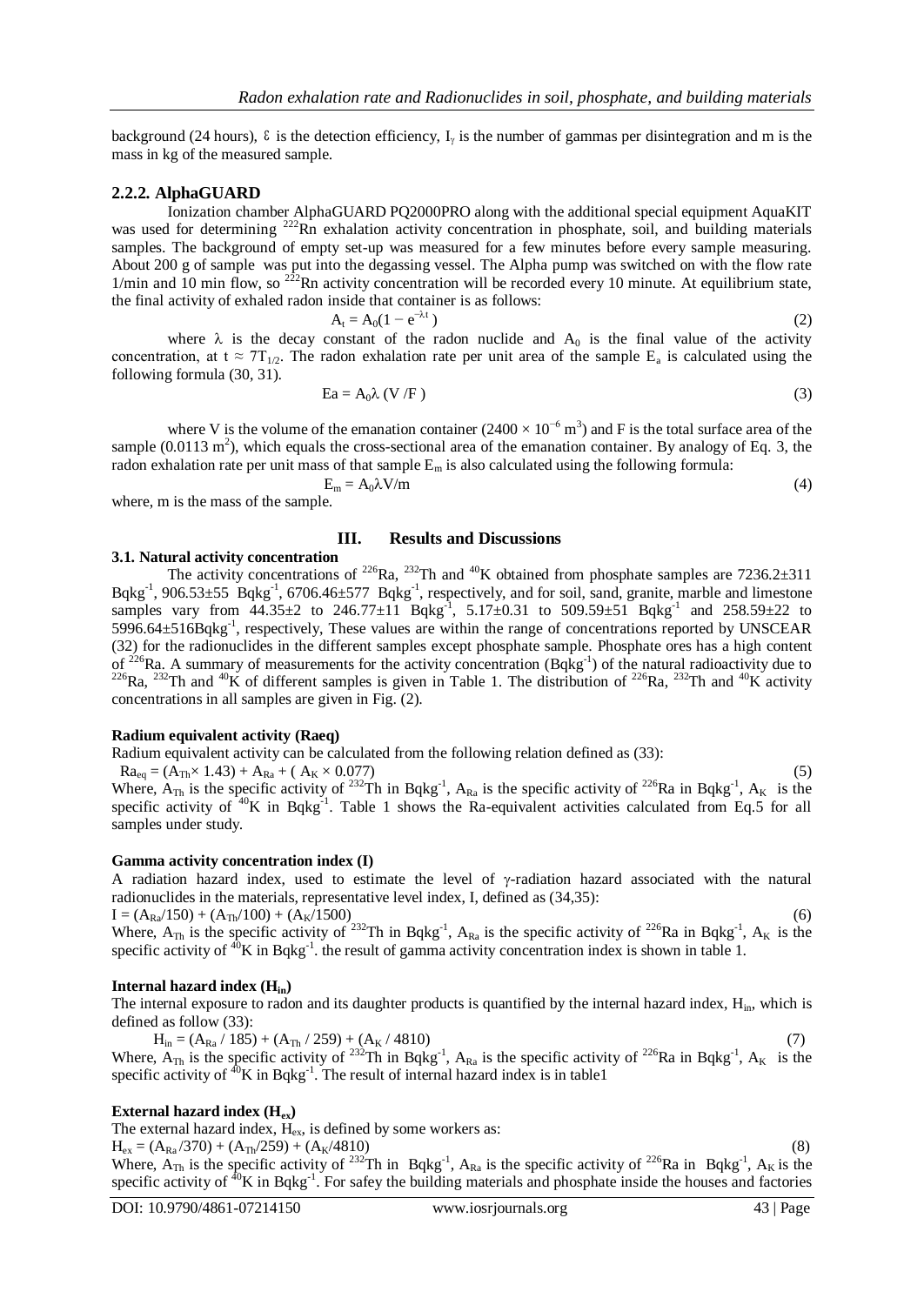with respect to the workers in the phosphate factories acceptable value of  $H_{ex}$  should be less than unity (33). the result of external hazard index is given in table1.

#### **Absorbed dose rate (D)**

The gamma dose rate (D) in the outdoor air at 1 m above the ground level is calculated using the following equation:

 $D (nGy/h) = 0.462 A_{Ra} + 0.604 A_{Th} + 0.0417 A_{K}$  (9)

Where, D is the dose rate in nGy h<sup>-1</sup> A<sub>Ra</sub>, A<sub>Th</sub>, A<sub>K</sub> are the specific activity of <sup>226</sup>Ra, <sup>232</sup>Th and <sup>40</sup>K in Bqkg<sup>-1</sup>. The dose rates ranged from 43.87 to 4172.34 nGy  $h^{-1}$ . as could be seen in Table 1. According to UNSCEAR (2000) (32), the dose rate in air outdoors from terrestrial gamma rays in normal circumstances is  $\approx$ 57 nGy h<sup>-1</sup> and the national average ranges from 20 to 1100  $nGyh^{-1}$ . The results obtained in this study are higher than the worldwide average of 57  $nGyh^{-1}$  due to the high  $^{226}$ Ra concentration.

# **Annual effective dose (AED)**

These dose rates were used to calculate an annual effective dose for each sample. As shown in Table 1, The annual effective dose equivalent can be found using the following equation

$$
AED (\mu Svy-1) = D (nGy h-1) \times 8760 h \times 0.7 Sv. Gy-1 \times 10-3
$$
 (10)

Where, D is the dose rate in  $nGyh^{-1}$ , The annual effective dose are ranged from 0.05 to 5.12 mSvy<sup>-1</sup>.

The results of the radium equivalent activity, and the calculated dose rate in air at 1 m above the ground of the present work and other studies are presented in Table 2. The average dose rate estimated for phosphate in this study is higher than the values calculated for the phosphate determined by Ref. (8, 12). The estimated dose rate for soil and building materials are comparable with the results in Bangladesh (5), and Egypt (Qena) (15). The <sup>226</sup>Ra, <sup>232</sup>Th and <sup>40</sup>K and Ra<sub>eq</sub> activities of samples are higher than in other countries except soil, and limestone.

#### **3.1. Radon exhalation**

Table 3 list the radium content in  $Bqkg^{-1}$ , mass exhalation rate and area exhalation rate in different samples, The radium content ranged from  $0.252 \pm 0.07$  to 914.15 $\pm 65$  Bqkg<sup>-1</sup>, and from  $0.002 \pm 0.001$  to 6.91 $\pm 0.49$ Bqkg<sup>-1</sup>h<sup>-1</sup> for mass exhalation rate, and from  $0.034 \pm 0.01$  to  $122.28 \pm 1.33$  Bqm<sup>-2</sup>h<sup>-1</sup> for area exhalation rate. The mean values were  $223.24 \pm 16$  Bqkg<sup>-1</sup> for radium content,  $1.69 \pm 0.12$  Bqkg<sup>-1</sup>h<sup>-1</sup> for mass exhalation rate and  $29.86 \pm 0.35$  Bqm<sup>-2</sup>h<sup>-1</sup> for area exhalation rate.

The maximum rate of radon exhalation rate was observed in the phosphate sample, which is  $122.28 \pm 1.33$  Bqm<sup>-2</sup>h<sup>-1</sup>. The lower values of area exhalation rate for radon-222 is found in marble samples, which is  $0.034 \pm 0.01$  Bqm<sup>-2</sup>h<sup>-1</sup> as showing in Fig.3. Fig.4 shows the correlation of the radon concentration, mass exhalation rate and area exhalation rate versus radium content of the samples under study. The linear correlation coefficient between radon exhalation rate and radium content is 1, and also between radon concentration and radium content is 0.998.

A lot of data have been published regarding to radon exhalation rates in open literature. Large discrepancy has been seen in the reported values of radium content and radon exhalation rates as can be seen in Table 4. High values are reported in Egypt by A.F. Saad (2008), M. Zubair et al. (2012), and A. Zakariya Hussein et al (2013) for phosphate, soil and sand sample, respectively whereas lower values are reported in Greece by S. Stoulos et al.(2003), Amrani and Cherouati (1999) and S. Righi (2006) for granite, limestone, and marble, respectively. Radon exhalation rates observed in the present study are well below the world average of 57. 6 Bqm<sup> $-2$ </sup> h<sup>-1</sup> for all samples, except phosphate samples, and hence do not pose any health hazards to the residents.

#### **3.3. Effect of temperature on the radon exhalation rate of the phosphate sample**

The calculated values of exhalation rate for phosphate samples of the different temperature from 30 to  $60^{\circ}$ C for a give grain size are presented in table 5.

A rise of temperature has been thought to linearly increase of radon exhalation (36). Figure 5 shows the radon exhalation rates versus temperature. A trend of increasing of the exhalation rate with temperature can be seen. There are several possible physical explanations for the presence of the temperature effect, based on the kinetic theory and thermal expansion (37). Shery (37) concluded that for typical diurnal temperature variation this effect is small. A thermally induced convection has been proposed as a factor affecting diurnal variation in exhalation (38) Shery (1983) has showed that also such an effect would not occur or at least would not be detected. and may be due to a reduction in physical adsorption of radon onto grains that occurs during the diffusion through the porous material (39).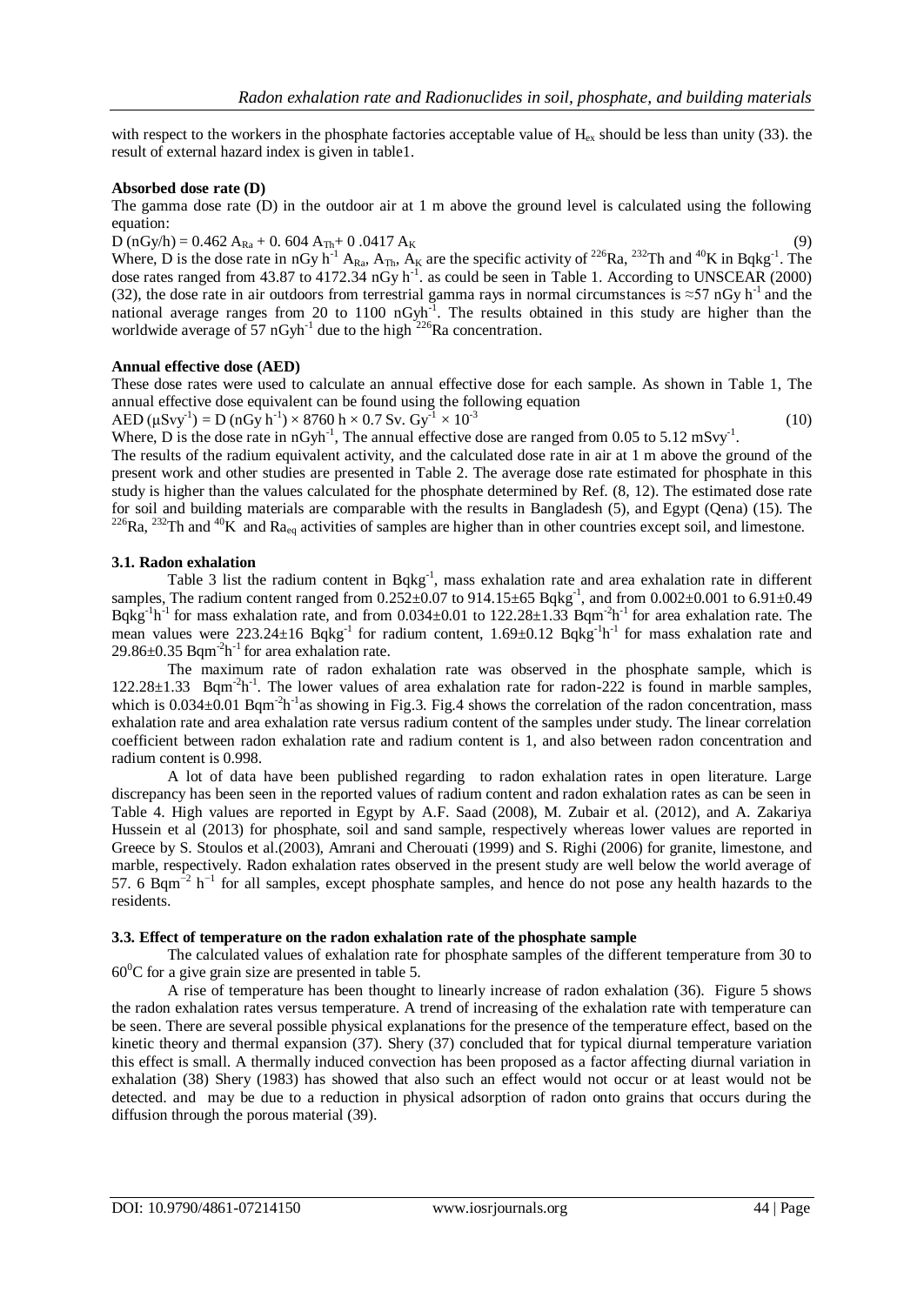| <b>Table 1:</b> Average radionuclide concentrations, absorbed dose rate, effective dose, Radium equivalent activity, |
|----------------------------------------------------------------------------------------------------------------------|
| enteral hazard indexes, external hazard indexes, and representative level index in different samples from            |
| different location in Aswan and Qena governorates.                                                                   |

| Type of<br>sample | Activity concentration $(Bqkg^{-1})$ |                 |                      | $Ra_{eq}$<br>$(Bqkg^{-1})$ | $H_{ex}$ | $H_{in}$ |       | Absorbed<br>dose rate | Effect.<br>Dose |
|-------------------|--------------------------------------|-----------------|----------------------|----------------------------|----------|----------|-------|-----------------------|-----------------|
|                   | $^{226}Ra$                           | $^{232}$ Th     | 40 <sub>U</sub><br>N |                            |          |          |       | $(nGv h^{-1})$        | $(mSvy^{-1})$   |
| Phosphate         | 7236.2±311                           | $906.53 + 55$   | 6706.46+577          | 9048.94                    | 24.45    | 44.01    | 30.89 | 4172.34               | 5.12            |
| Soil              | $117.48 \pm 5$                       | 153.38±9        | 1521.33+131          | 453.95                     | 1.23     | 1.54     | 1.67  | 210.81                | 0.26            |
| Sand              | $52.15 \pm 2$                        | $21.99+1$       | 685.79+59            | 136.39                     | 0.37     | 0.51     | 0.51  | 66.17                 | 0.08            |
| Granite           | $246.77 + 11$                        | $509.59 \pm 51$ | 5996.64+516          | 1437.23                    | 3.88     | 4.55     | 5.37  | 673.66                | 0.83            |
| Marble            | $67.02 \pm 3$                        | $20.85 \pm 1$   | $222.26+19$          | 113.96                     | 0.31     | 0.49     | 0.40  | 57.65                 | 0.07            |
| Limestone         | $44.35 \pm 2$                        | $5.17 + 0.31$   | $258.59 + 22$        | 71.66                      | 0.19     | 0.31     | 0.26  | 43.87                 | 0.05            |
| Min.              | $44.35 + 2$                          | $5.17+0.31$     | $258.59 + 22$        | 71.66                      | 0.19     | 0.31     | 0.26  | 43.87                 | 0.05            |
| Max.              | $7236.2 + 311$                       | $906.53 + 55$   | 6706.46+577          | 9048.94                    | 24.45    | 44.01    | 30.89 | 4172.34               | 5.12            |
| Ave.              | $1294 \pm 56$                        | $270+25$        | $2565 \pm 221$       | 1877.02                    | 5.07     | 8.57     | 6.52  | 870.75                | 1.07            |

**Table 2:** Activity concentration in Bqkg<sup>-1</sup> of <sup>226</sup>Ra, <sup>232</sup>Th, <sup>40</sup>K, Radium equivalent activity (Bqkg<sup>-1</sup>)and annual effective dose( mSvy<sup>-1</sup>)in soil, phosphate, sand, granite, marble, and limestone from different countries beside our work.

| Type of<br>sample | Activity concentration (Bqkg <sup>-1</sup> ) |                 |                   |                                   |              |          |       | Absorbed dose  | Effect.    |
|-------------------|----------------------------------------------|-----------------|-------------------|-----------------------------------|--------------|----------|-------|----------------|------------|
|                   | $226$ Ra                                     | 232Th           | 40 <sub>K</sub>   | Ra <sub>so</sub><br>$(Bqkg^{-1})$ | $H_{\rm av}$ | $H_{in}$ | Ŧ.    | rate           | Dose       |
|                   |                                              |                 |                   |                                   |              |          |       | $(nGv h^{-1})$ | $(mSvv-1)$ |
| Phosphate         | 7236.2±311                                   | $906.53 \pm 55$ | 6706.46±577       | 9048.94                           | 24.45        | 44.01    | 30.89 | 4172.34        | 5.12       |
| Soil              | $117.48 \pm 5$                               | $153.38 \pm 9$  | $1521.33 \pm 131$ | 453.95                            | 1.23         | 1.54     | 1.67  | 210.81         | 0.26       |
| Sand              | $52.15 \pm 2$                                | $21.99 \pm 1$   | 685.79±59         | 136.39                            | 0.37         | 0.51     | 0.51  | 66.17          | 0.08       |
| Granite           | $246.77 \pm 11$                              | 509.59±51       | $5996.64 \pm 516$ | 1437.23                           | 3.88         | 4.55     | 5.37  | 673.66         | 0.83       |
| Marble            | $67.02 \pm 3$                                | $20.85 \pm 1$   | $222.26 \pm 19$   | 113.96                            | 0.31         | 0.49     | 0.40  | 57.65          | 0.07       |
| Limestone         | $44.35 \pm 2$                                | $5.17 \pm 0.31$ | $258.59 \pm 22$   | 71.66                             | 0.19         | 0.31     | 0.26  | 43.87          | 0.05       |
| Min.              | $44.35 \pm 2$                                | $5.17 \pm 0.31$ | $258.59 \pm 22$   | 71.66                             | 0.19         | 0.31     | 0.26  | 43.87          | 0.05       |
| Max.              | $7236.2 \pm 311$                             | $906.53 \pm 55$ | 6706.46±577       | 9048.94                           | 24.45        | 44.01    | 30.89 | 4172.34        | 5.12       |
| Ave.              | $1294 \pm 56$                                | $270+25$        | $2565 \pm 221$    | 1877.02                           | 5.07         | 8.57     | 6.52  | 870.75         | 1.07       |



**Figure 2:** distribution Activity concentration (Bq kg<sup>-1</sup>) of <sup>226</sup>Ra, <sup>232</sup>Th and <sup>40</sup>K in different samples.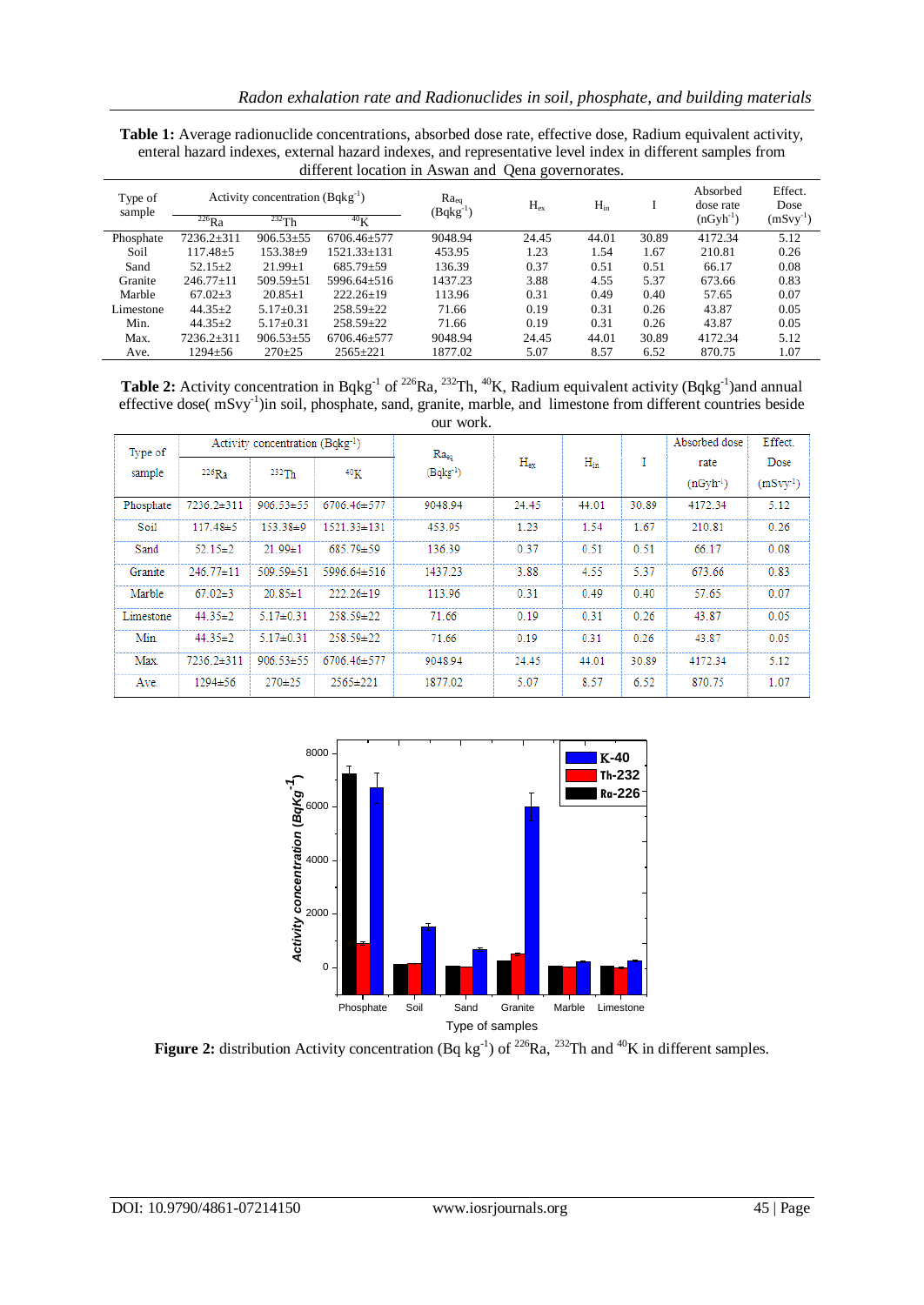| Type of   | Radon Concentration | Radium Content   |                                            | Radon Exhalation Rate            |
|-----------|---------------------|------------------|--------------------------------------------|----------------------------------|
| Sample    | $Bqm^{-3}$          | $Bqkg^{-1}$      | Mass<br>Bqkg <sup>-1</sup> h <sup>-1</sup> | Surface Area<br>$Bqm^{-2}h^{-1}$ |
| Phosphate | $845 \pm 29$        | $914.15 \pm 65$  | $6.91 \pm 0.49$                            | $122.28 \pm 1.33$                |
| Soil      | $261 \pm 16$        | $279.66 \pm 20$  | $2.11 \pm 0.15$                            | $37.41 \pm 0.47$                 |
| Sand      | $8\pm3$             | $9.25 \pm 0.8$   | $0.07 \pm 0.006$                           | $1.24 \pm 0.05$                  |
| Granite   | $125 + 11$          | $135.46 \pm 10$  | $1.02 \pm 0.07$                            | $18.12 \pm 0.2$                  |
| Marble    | $0.23 \pm 0.48$     | $0.252 \pm 0.07$ | $0.002 \pm 0.001$                          | $0.034 \pm 0.01$                 |
| Limestone | $0.6 \pm 0.78$      | $0.649 \pm 0.11$ | $0.005 \pm 0.001$                          | $0.087 + 0.01$                   |
| Min.      | $0.23 \pm 0.48$     | $0.252 \pm 0.07$ | $0.002 \pm 0.001$                          | $0.034 \pm 0.01$                 |
| Max.      | 845.04±29.07        | $914.15 \pm 65$  | $6.91 \pm 0.49$                            | $122.28 \pm 1.33$                |
| Ave.      | $206.73 \pm 10.1$   | $223.24 \pm 16$  | $1.69 \pm 0.12$                            | 29.86±0.35                       |

#### **Table 3:** Radon concentration, radium content and radon exhalation rate in different samples using Alpha GUARD

| Table 4: Radon concentration, radium content and radon exhalation rate in phosphate, soil, sand, granite, |                                                                |  |  |
|-----------------------------------------------------------------------------------------------------------|----------------------------------------------------------------|--|--|
|                                                                                                           | marble, and limestone from different countries beside our work |  |  |

| Country           | Type of   | Radon             | Radium            | Radon Exhalation Rate |                   | Reference                        |
|-------------------|-----------|-------------------|-------------------|-----------------------|-------------------|----------------------------------|
|                   | sample    | Concentration     | Content           | Mass                  | Surface Area      |                                  |
|                   |           | $Bqm-3$           | Bqkg <sup>1</sup> | $Bqkg1h-1$            | $Bqm^2h^{-1}$     |                                  |
| Egypt (El-Sabaea) | Phosphate | $845 \pm 29$      | 914.15±65         | $6.91 \pm 0.49$       | 122.28±1.33       | Present Work                     |
| Egypt (El-Sabaea) |           | 1719.6            |                   | 0.658                 | 4.125             | A.F. Saad (2008)                 |
| Egypt (Qena)      | Soi1      | $261 \pm 16$      | 279.66±20         | $2.11 \pm 0.15$       | $37.41 \pm 0.47$  | Present Work                     |
| India             |           |                   | 14.1              | 23.1                  | 600.74            | M. Zubair et al. (2012)          |
| Syria             |           |                   |                   |                       | 72-32 400         | Shweikani and Hushari (2005)     |
| Egypt (Qena)      | Sand      | $8\pm3$           | $9.25 \pm 0.8$    | $0.07 + 0.006$        | $1.24 \pm 0.05$   | Present Work                     |
| Malaysia          |           | $480.71 \pm 4.52$ | $9.72 \pm 1.68$   | 0.022                 | 0.345             | A. Zakariya Hussein et al (2013) |
| Egypt (Aswan)     | Granite   | $125 \pm 11$      | 135.46±10         | $1.02 \pm 0.07$       | $18.12 \pm 0.2$   | Present Work                     |
| Greece            |           |                   |                   | $0.084 \pm 0.081$     | $1.24 \pm 1.19$   | S. Stoulos et al.(2003)          |
| Saudi Arabia      |           |                   |                   |                       | $0.12 - 131$      | Al-Jarallah et al. (2005)        |
| Egypt (Aswan)     | Marble    | $0.23 \pm 0.48$   | $0.252 \pm 0.07$  | $0.002 \pm 0.001$     | $0.034 \pm 0.01$  | Present Work                     |
| Algeri            |           |                   |                   |                       | $0.035 - 0.066$   | Amrani and Cherouati (1999)      |
| Egypt (Qena)      | Limestone | $0.6 \pm 0.78$    | $0.649 \pm 0.11$  | $0.005 \pm 0.001$     | $0.087 \pm 0.01$  | Present Work                     |
| Italy             |           |                   |                   |                       | $0.036 \pm 0.003$ | S. Righi (2006)                  |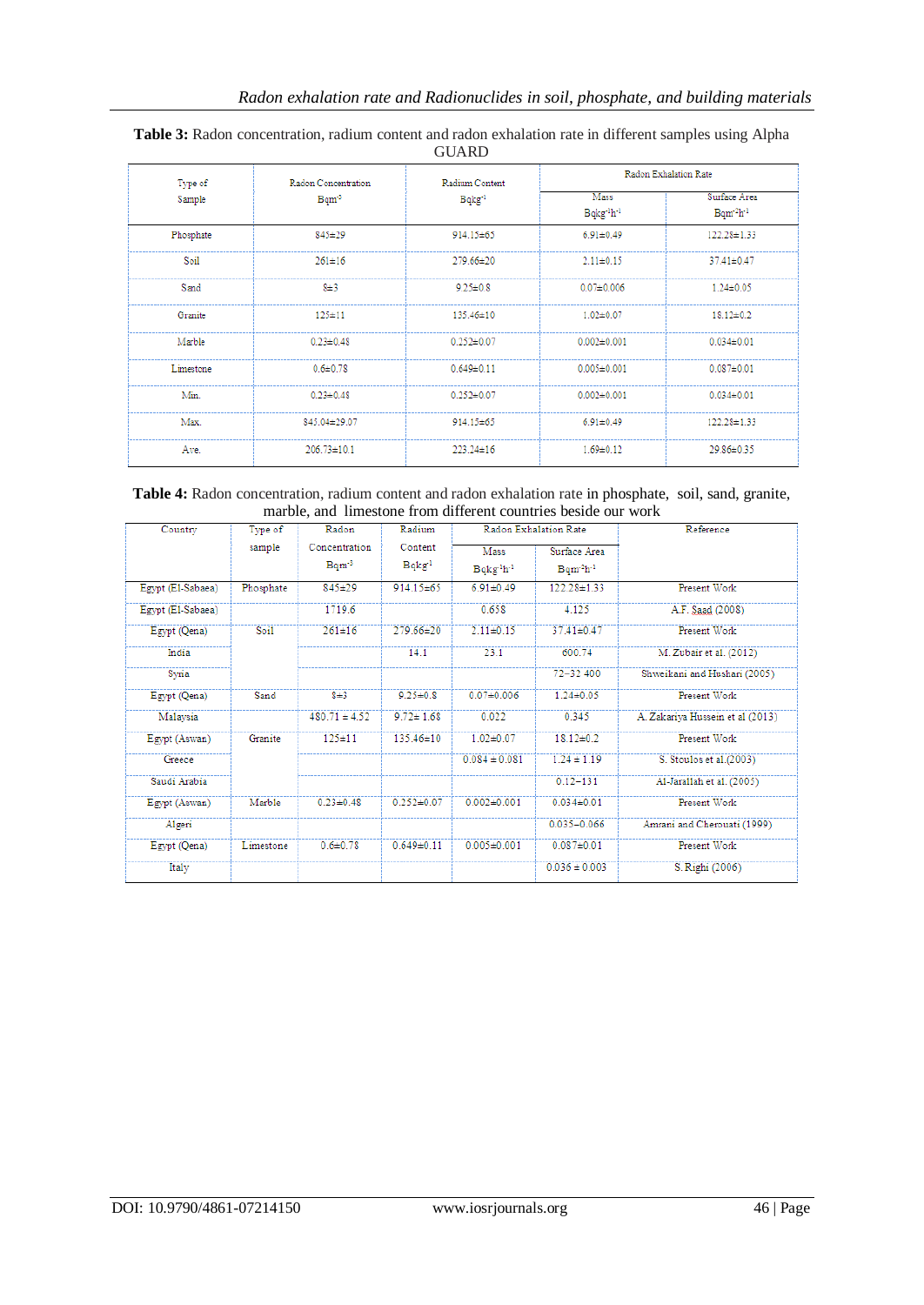

**Figure 3:** distribution of (a) radium content, (b) mass exhalation rate (c) area exhalation rate and type of samples.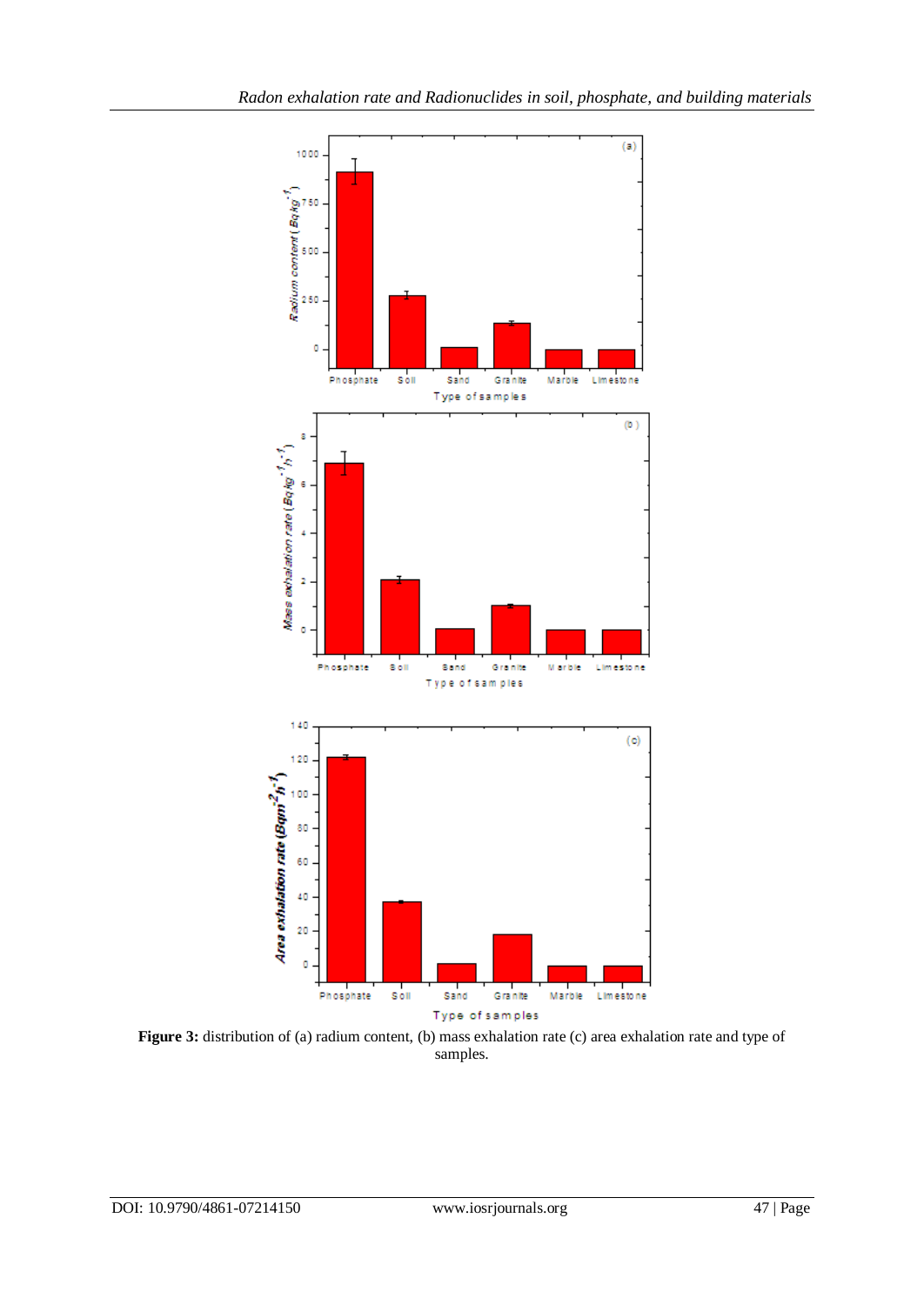

**Figure 4:** relation of Radium content (Bqkg<sup>-1</sup>) & (a) radon concentration (b) mass exhalation rate(Bqkg<sup>-1</sup>h<sup>-1</sup>), (c) area exhalation rate of  $Rn-222$  (Bqm<sup>-2</sup>h<sup>-1</sup>) in different samples.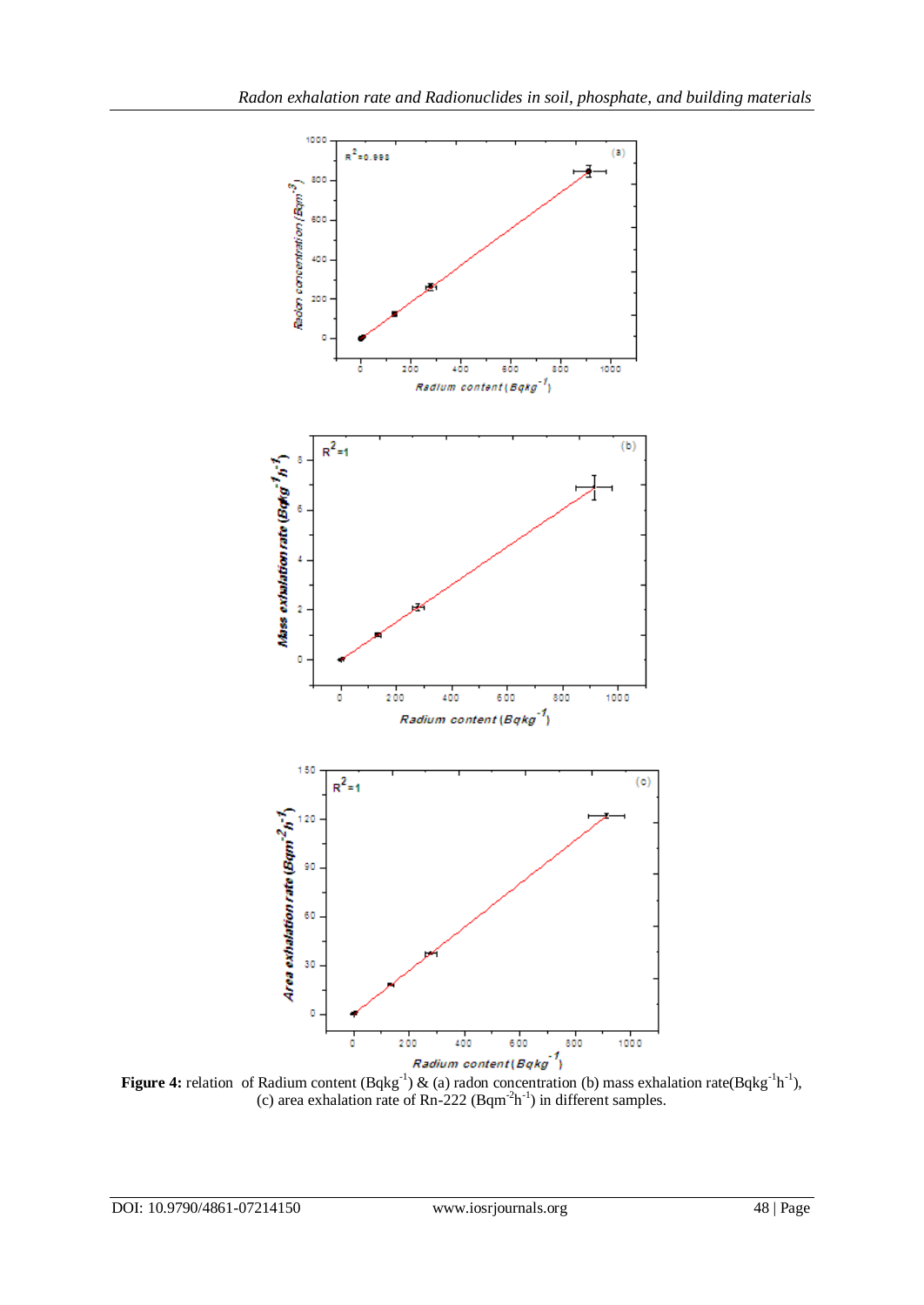|                                                                                                     |                                  |                             | Radon Exhalation Rate                  |
|-----------------------------------------------------------------------------------------------------|----------------------------------|-----------------------------|----------------------------------------|
| Type of sample                                                                                      | Temperature of<br>sample $(^0C)$ | Mass<br>$(Bqkg^{-1}h^{-1})$ | Surface Area<br>$(Bqm^2h^{\text{-}1})$ |
|                                                                                                     | Grain size<80□ m                 |                             |                                        |
|                                                                                                     | 30                               | $1.31 \pm 0.09$             | 23.09±0.33                             |
| Phosphate                                                                                           | 40                               | $1.99 \pm 0.14$             | 35.18±0.45                             |
|                                                                                                     | 50                               | $3.14 \pm 0.22$             | 55.47±0.66                             |
|                                                                                                     | 60                               | $7.98 \pm 0.56$             | $141.11 \pm 1.52$                      |
| Phosphate sample<br>160<br>Area exhalation rate (Bqm <sup>-2</sup> h<br>120<br>80<br>40<br>30<br>20 | 40<br>50<br>60                   | 80<br>70                    | 90<br>100<br>110                       |
|                                                                                                     | Sample temperature $\int_C$      |                             |                                        |

**Table 5:** Effect of temperature on radon exhalation rates in phosphate sample (Grain size <80 $\mu$ m).

**Figure 5:** Area exhalation rate versus temperature of phosphate sample.

# **IV. Conclusion**

The natural radionuclide content of soil, phosphate, and some building materials (sand, granite, marble, and limestone) commonly used in Egypt were determined. The average activity concentrations of <sup>226</sup>Ra, <sup>232</sup>Th, and <sup>40</sup>K are 1294 $\pm$ 56 Bqkg<sup>-1</sup>, 270 $\pm$ 25 Bqkg<sup>-1</sup> and 2565 $\pm$ 221 Bqkg<sup>-1</sup>, respectively for soil, phosphate, and some building materials. The results indicate that phosphate is generally has higher natural radioactivity than other building materials and soil.

The radium equivalent activity ( $Ra_{eq}$ ), internal hazard indexes ( $H_{in}$ ), external hazard indexes ( $H_{ex}$ ), and representative level index (I), for all samples under investigation (phosphate – soil – sand – granite – marble – limestone) were 9048.94, 453.95, 136.39, 1437.23, 113.96 and 71.66 Bqkg<sup>-1</sup> for Ra<sub>eq</sub>, 24.45, 1.23, 0.37, 3.88, 0.31, and 0.19 for H<sub>in</sub>, 44.01, 1.54, 0.51, 4.55, 0.49 and 0.31 for H<sub>ex</sub>, 30.89, 1.67, 0.51, 5.37, 0.40, and 0.26 for I, respectively.

The surface exhalation and mass exhalation rates for radon from these different samples were reflected to their radium contents. The result indicate that the exhalation rates are higher for phosphate samples from El Sebaia and lower for marble samples from Qena. The overall average of mass exhalation rate for samples under study is  $1.69 \pm 0.12$  Bq kg<sup>-1</sup>h<sup>-1</sup> and the average value for surface exhalation rate for radon in different samples is  $29.86 \pm 0.35$  Bq m<sup>-2</sup> h<sup>-1</sup>.

# **References**

- [1]. N. K. Ahmed, A. M. El-Arabi, Natural radioactivity in farm soil and phosphate fertilizer and its environmental implications in Qena governorate, Upper Egypt, J. Environ. Radioactivity 84, 2005, 51-64.
- [2]. Z. S. Altschuler, The geochemistry of trace elements in marine phosphorites. 1. Characteristic abundances and enrichment. Society of Economic Paleontologists and Mineralogists Special Publication, vol. 29, 1980,19-30.
- [3]. D. Amrani, M. Tahtat, Natural radioactivity in Algerian building materials. Int. J. Appl. Radiat. Isot. 54, 2001, 687–689.
- [4]. P. Hayumbu, M. B. Zaman, N. C. H. Lubaba, S. S. Munsanje, D. Nuleya, Natural radioactivity in Zambian building materials collected from Lusaka. J. Radional. Nucl. Chem. 1995, 199, 229–238.
- [5]. A.S. Mollah, G.U. Ahmed, S.R., Hussain, M.M. Rahman, The natural radioactivity of some building materials used in Bangladesh. Health Phys., 1986, 50, 849±851.